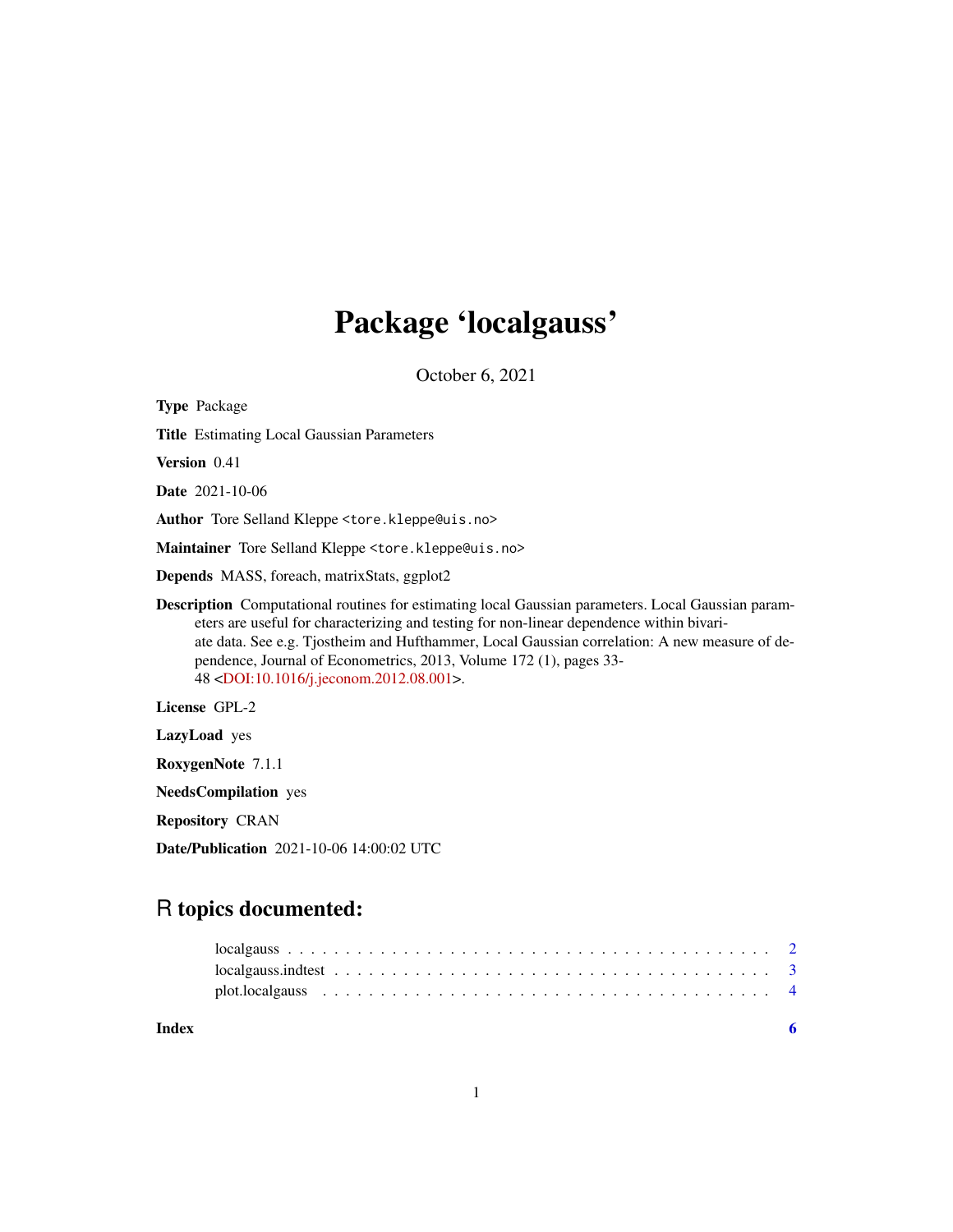<span id="page-1-1"></span><span id="page-1-0"></span>

#### Description

Routine for estimating local Gaussian parameters based on a sample from the bivariate distribution under consideration. The routine can either estimate local parameters on a grid covering the data controlled by the gsize and hthresh parameters. Otherwise, local Gaussian parameters can be estimated at coordinates specified by the user in xy.mat.

#### Usage

```
localgauss(x,y,b1=1,b2=1,gsize=15,hthresh=0.001,xy.mat=NULL)
```
#### Arguments

| x, y    | The two data vectors                                                                                                            |
|---------|---------------------------------------------------------------------------------------------------------------------------------|
| b1,b2   | The bandwidth in the x-direction and y-direction, respectively                                                                  |
| gsize   | The gridsize (only used if xy, mat is not specified).                                                                           |
| hthresh | Gridpoints where a non-parametric density estimate is lower than hthresh are<br>omitted (only used if xy mat is not specified). |
| xy.mat  | A M times 2 matrix of points where the local parameters are to be estimated.                                                    |

#### Details

The objective function is maximized using a modified Newton method. The user should check whether the field eflag in the returned object is zero for all estimates. If not, the optimizer has not converged and the estimates should not be trusted. For more details, see [Reference to article].

#### Value

S3 object of type localgauss containing the fields:

| par.est | M times 5 matrix of parameter estimates, with columns mu1, mu2, sigma1, sigma2, rho.                            |
|---------|-----------------------------------------------------------------------------------------------------------------|
| eflag   | M-vector of exit algebra from the optimizer. Estimations with exit flags other than<br>0 should not be trusted. |
| hessian | The negative Hessian of the objective function.                                                                 |

#### References

Geir Drage Berentsen, Tore Selland Kleppe, Dag Tjostheim, Introducing localgauss, an R Package for Estimating and Visualizing Local Gaussian Correlation, Journal of Statistical Software, 56(12), 1-18, 2014, doi: [10.18637/jss.v056.i12](https://doi.org/10.18637/jss.v056.i12) See also Tjoestheim, D. and Hufthammer K. O., Local Gaussian correlation: A new measure of dependence, Journal of Econometrics, 172(1),pages 33-48,2013, for a detailed description of local Gaussian correlation.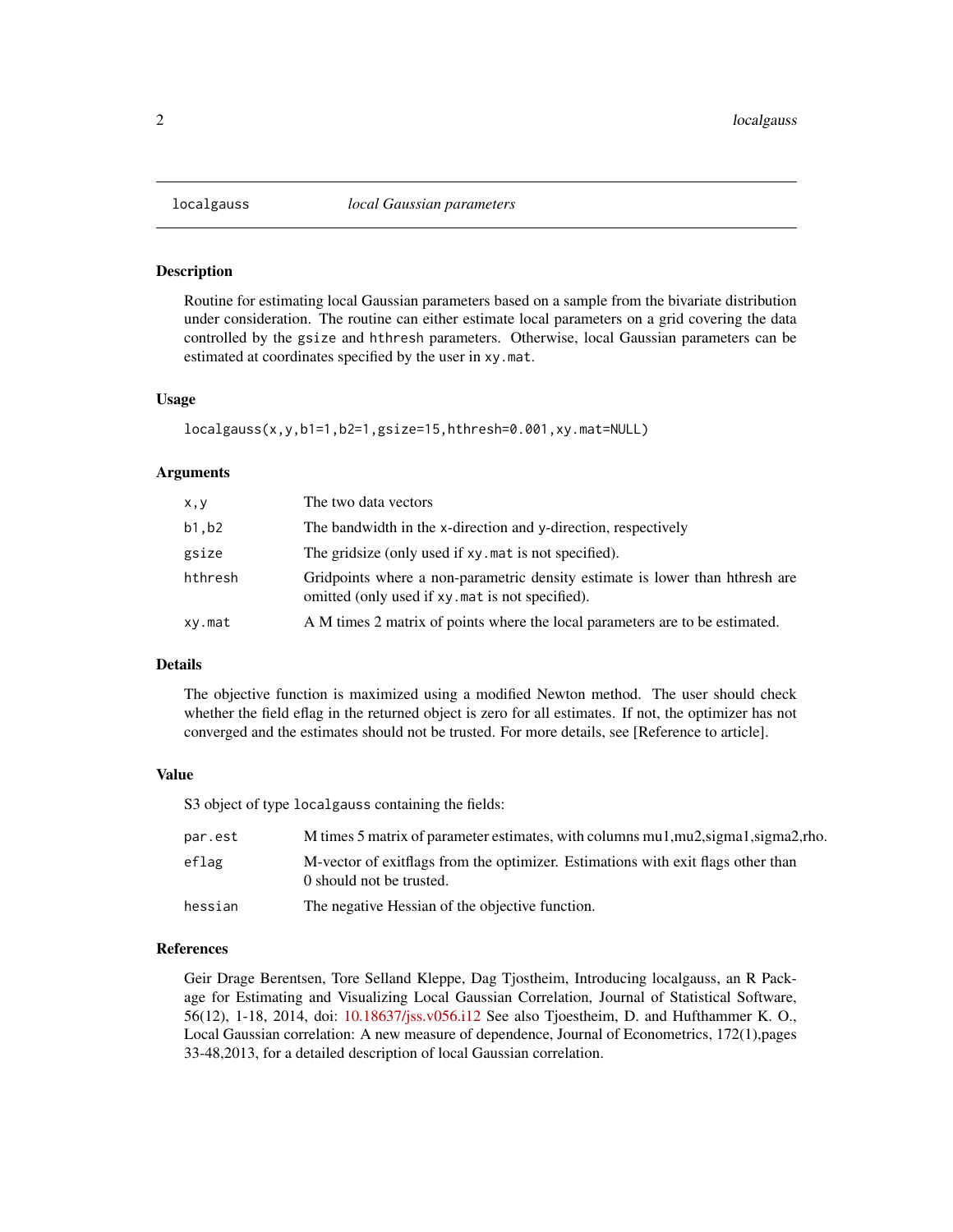#### <span id="page-2-0"></span>localgauss.indtest 3

#### See Also

[localgauss.indtest](#page-2-1).

#### Examples

```
x=rnorm(n=1000)
y=x^2 + rnorm(n=1000)
lgobj = localgauss(x,y)
```
<span id="page-2-1"></span>localgauss.indtest *Pointwise Independence test based on local Gaussian correlation*

#### Description

Routine for testing for local independence based on local Gaussian parameters. It accepts an S3 object produced by localgauss(), and perfoms a bootstrap-based test with null-hypothesis being that x and y are indpendent.

#### Usage

localgauss.indtest(locobj,R=10,alpha=0.10,seed=1)

#### Arguments

| locobi | localgauss-object                         |
|--------|-------------------------------------------|
| R      | Number of bootstrap replica               |
| alpha  | significance level (note: two sided test) |
| seed   | Random seed in used for bootstrap         |

#### Details

The test is based on producing a null-distribution of local Gaussian correlations were the original data are resampled from their empirical marginal distributions. The bootstrap-based nulldistribution is produced for each point specified in xy.mat in locobj. An estimated local correlation for the original data significantly larger than the null-distribution is indicated with +1 (returned in the vector test.results). An estimated local correlation for the original data insignifcant with respect to the null-distribution is indicated with 0. An estimated local correlation for the original datasignificantly smaller than the null-distribution is indicated with -1.

#### Value

S3 object of type localgauss. indtest containing the fields:

| localgauss   | simply returns locobj.                                               |
|--------------|----------------------------------------------------------------------|
| upper        | Vector containing the 1-alpha/2 quantiles of the null-distributions. |
| lower        | Vector containing the alpha/2 quantiles of the null-distributions.   |
| test.results | Vector containing the test results.                                  |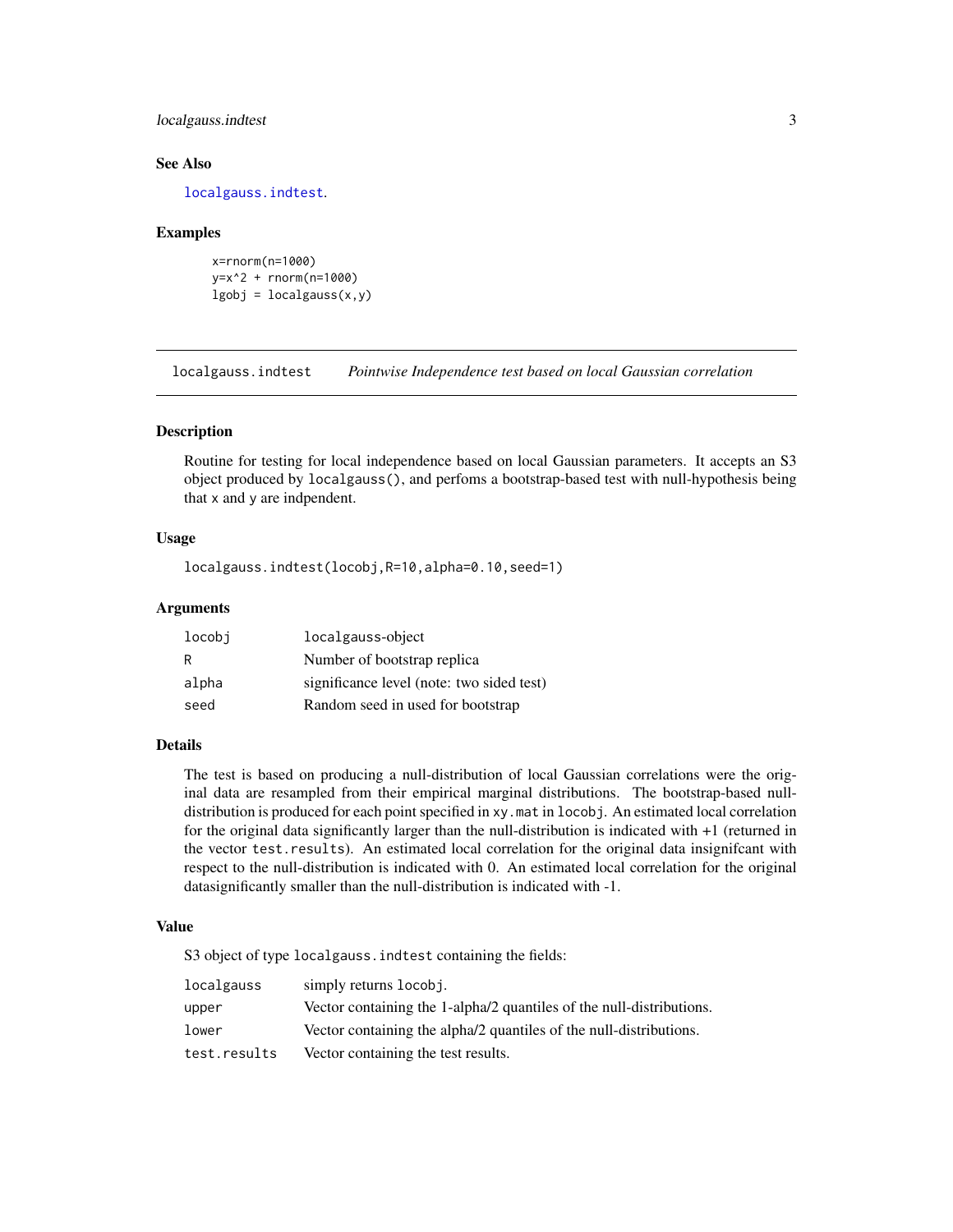#### <span id="page-3-0"></span>References

Geir Drage Berentsen, Tore Selland Kleppe, Dag Tjostheim, Introducing localgauss, an R Package for Estimating and Visualizing Local Gaussian Correlation, Journal of Statistical Software, 56(12), 1-18, 2014, (http://www.jstatsoft.org/v56/i12/). Note that for compability reasons, the graphics routines described in the paper have been taken out from release 0.40. See also Tjoestheim, D. and Hufthammer K. O., Local Gaussian correlation: A new measure of dependence, Journal of Econometrics, 172(1),pages 33-48,2013, for a detailed description of local Gaussian correlation and Berentsen, G.D. and Tjoestheim D., Recognizing and visualizing departures from independence in bivariate data using local Gaussian correlation, http://people.uib.no/gbe062/local-gaussiancorrelation/ for a description of the local independence test.

#### See Also

[localgauss](#page-1-1).

#### Examples

```
x=rnorm(n=100)
y=x^2 + rnorm(n=100)lgobj = localgauss(x, y, gsize=8)lgind = localgauss.indtest(lgobj)
```
plot.localgauss *Local Gaussian correlation plot*

#### **Description**

Plots estimates of local Gaussian correlation.

#### Usage

```
## S3 method for class 'localgauss'
plot(x,...,plot.text=TRUE,plot.points=FALSE,tsize=3,
  lowcol="cyan",highcol="magenta",point.col="black",
 point.size=NULL,xlab="",ylab="",divergent.col.grad=T)
```
#### Arguments

| X           | S3 object of class "localgauss" produced by the localgauss-function                         |
|-------------|---------------------------------------------------------------------------------------------|
| $\cdots$    | Not used.                                                                                   |
| plot.text   | If TRUE, the numerical values of the estimated local correlation are added to<br>each tile. |
| plot.points | If TRUE, the original observations are overlain.                                            |
| tsize       | The font size used if plot text is TRUE                                                     |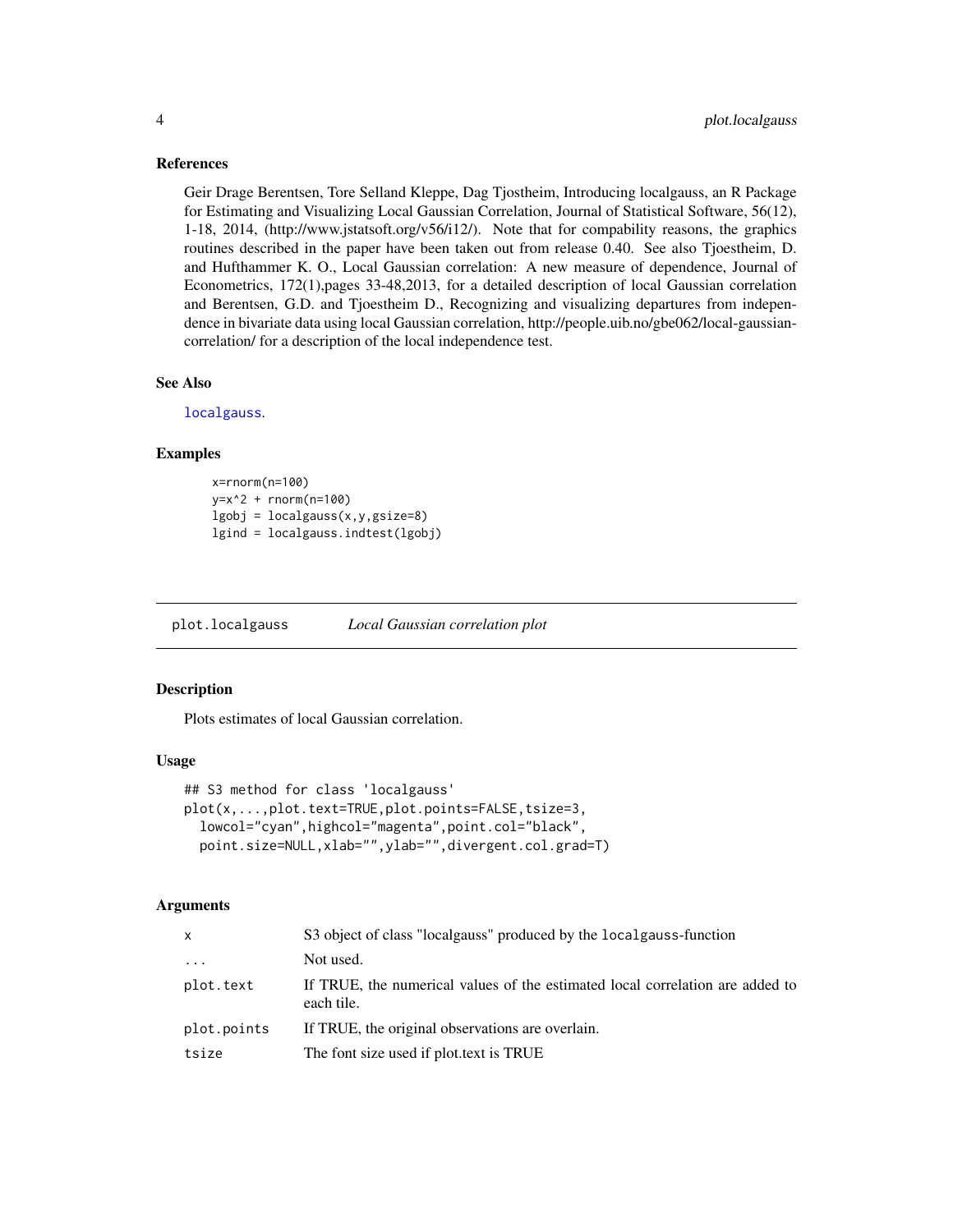#### <span id="page-4-0"></span>plot.localgauss 5

| lowcol             | The color used to indicate negative correlation of -1                                                                                                                     |
|--------------------|---------------------------------------------------------------------------------------------------------------------------------------------------------------------------|
| highcol            | The color used to indicate positive correlation of 1                                                                                                                      |
| point.col          | The colour used for observations points if plot points is TRUE.                                                                                                           |
| point.size         | The size of observations points if plot points is TRUE.                                                                                                                   |
| xlab,ylab          | The label of x-axis and y-axis, respectively.                                                                                                                             |
| divergent.col.grad |                                                                                                                                                                           |
|                    | If TRUE, a divergent color gradient between lowcol and highcol with 0 as mid-<br>point is used. If FALSE a ordinary color gradient between lowcol and highcol<br>is used. |

#### References

Geir Drage Berentsen, Tore Selland Kleppe, Dag Tjostheim, Introducing localgauss, an R Package for Estimating and Visualizing Local Gaussian Correlation, Journal of Statistical Software, 56(12), 1-18, 2014, (http://www.jstatsoft.org/v56/i12/). See also Tjoestheim, D. and Hufthammer K. O., Local Gaussian correlation: A new measure of dependence, Journal of Econometrics, 172(1),pages 33-48,2013, for a detailed description of local Gaussian correlation.

#### See Also

[localgauss](#page-1-1).

#### Examples

```
x=rnorm(n=1000)
y=x^2 + rnorm(n=1000)
lgobj = localgauss(x,y)plot(lgobj)
```